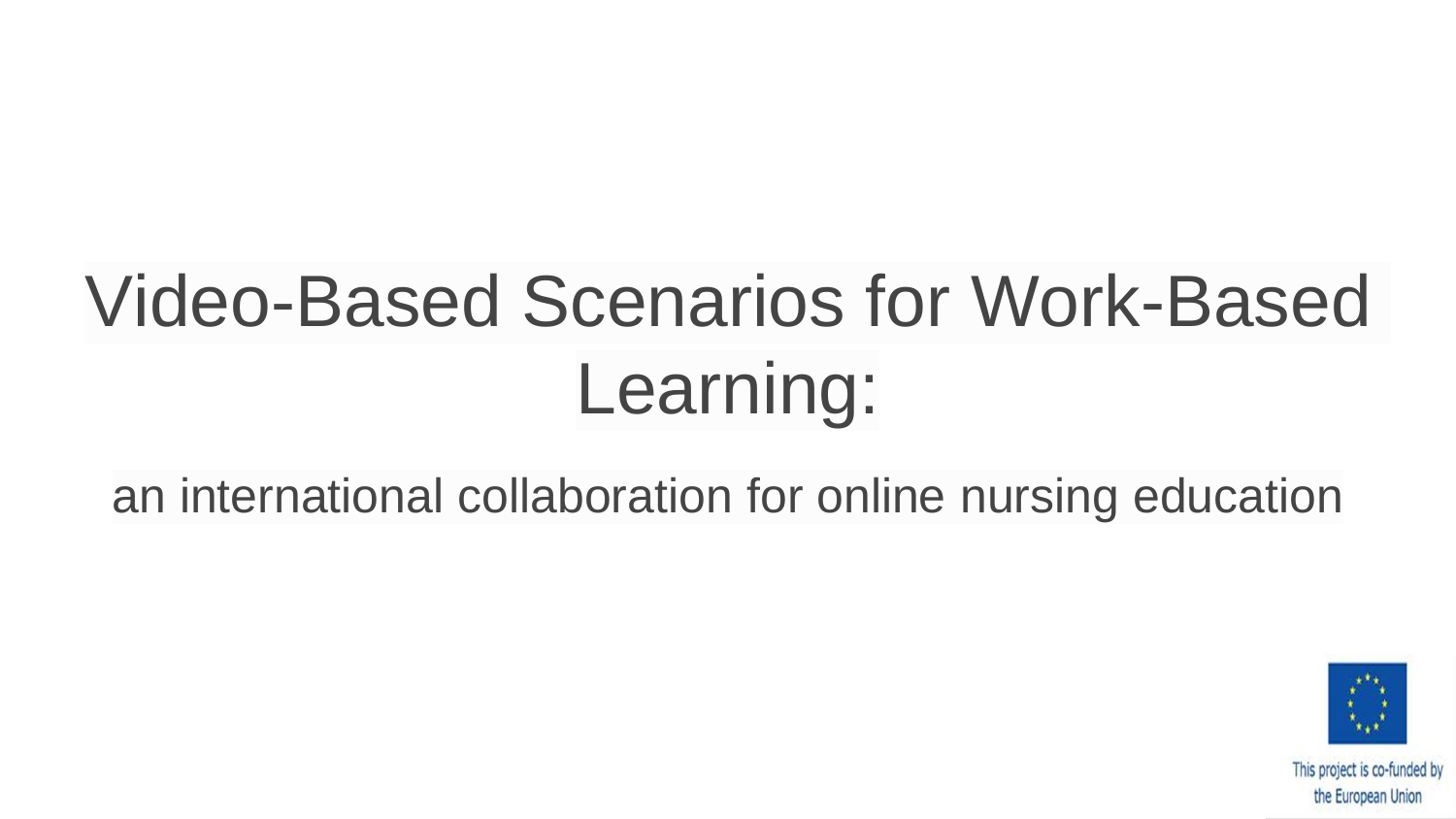#### Project eCoNNECT

#### **Erasmus+ Project**

Project application

Strategic Partnerships

October 2017 – September 2019 [www.econnect.care](http://www.econnect.care/)

Hanse Institut, Oldenburg



Learning materials are developed in German. English and Dutch

Project partners are involved in translation of module materials and they share cultural and contextual information about nursing workplace learning in their country

ERASMUS -

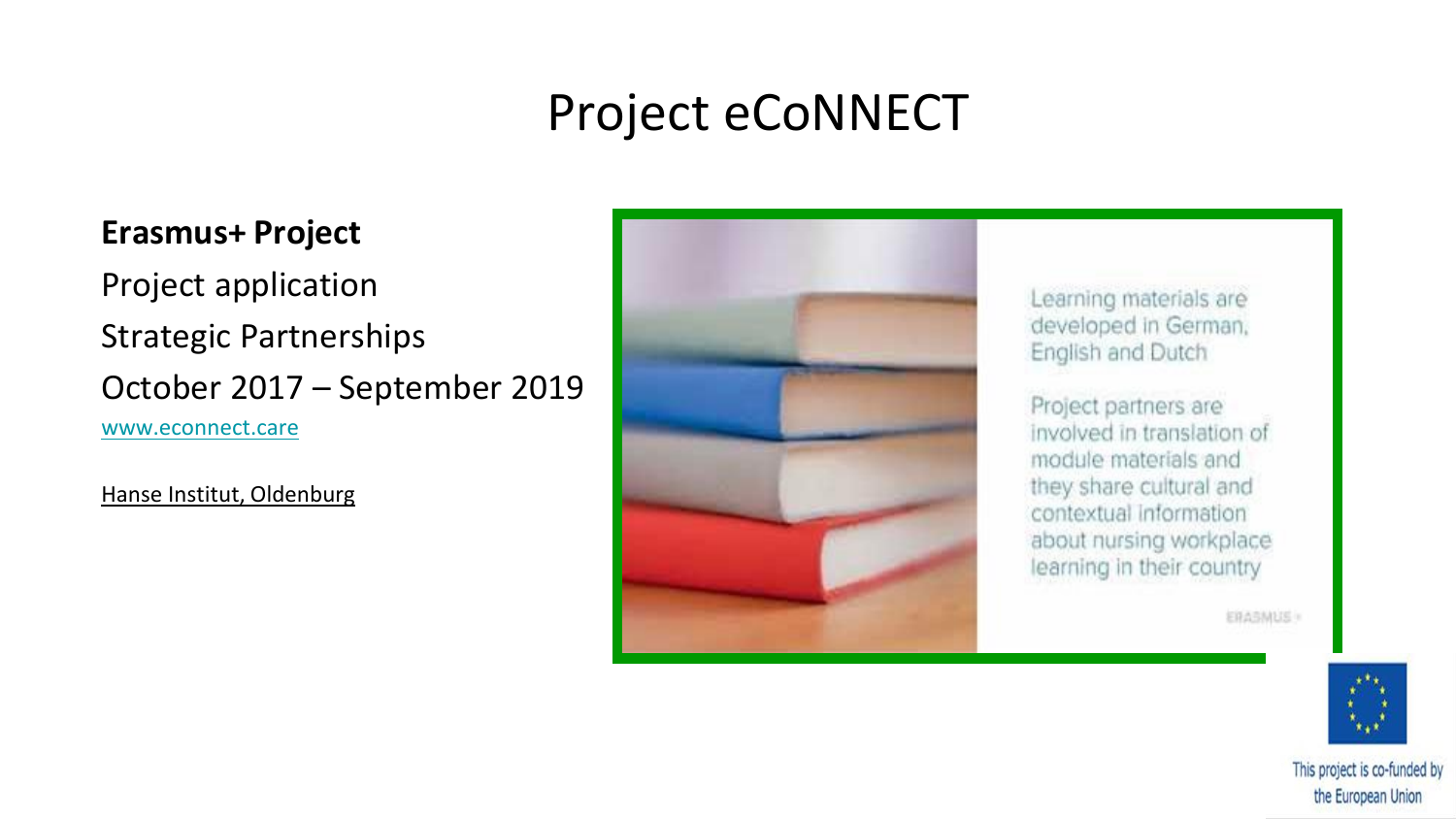#### Aim

#### To develop an online / blended learning module to enhance nurse-teachers' and students' communication skills during practice placements

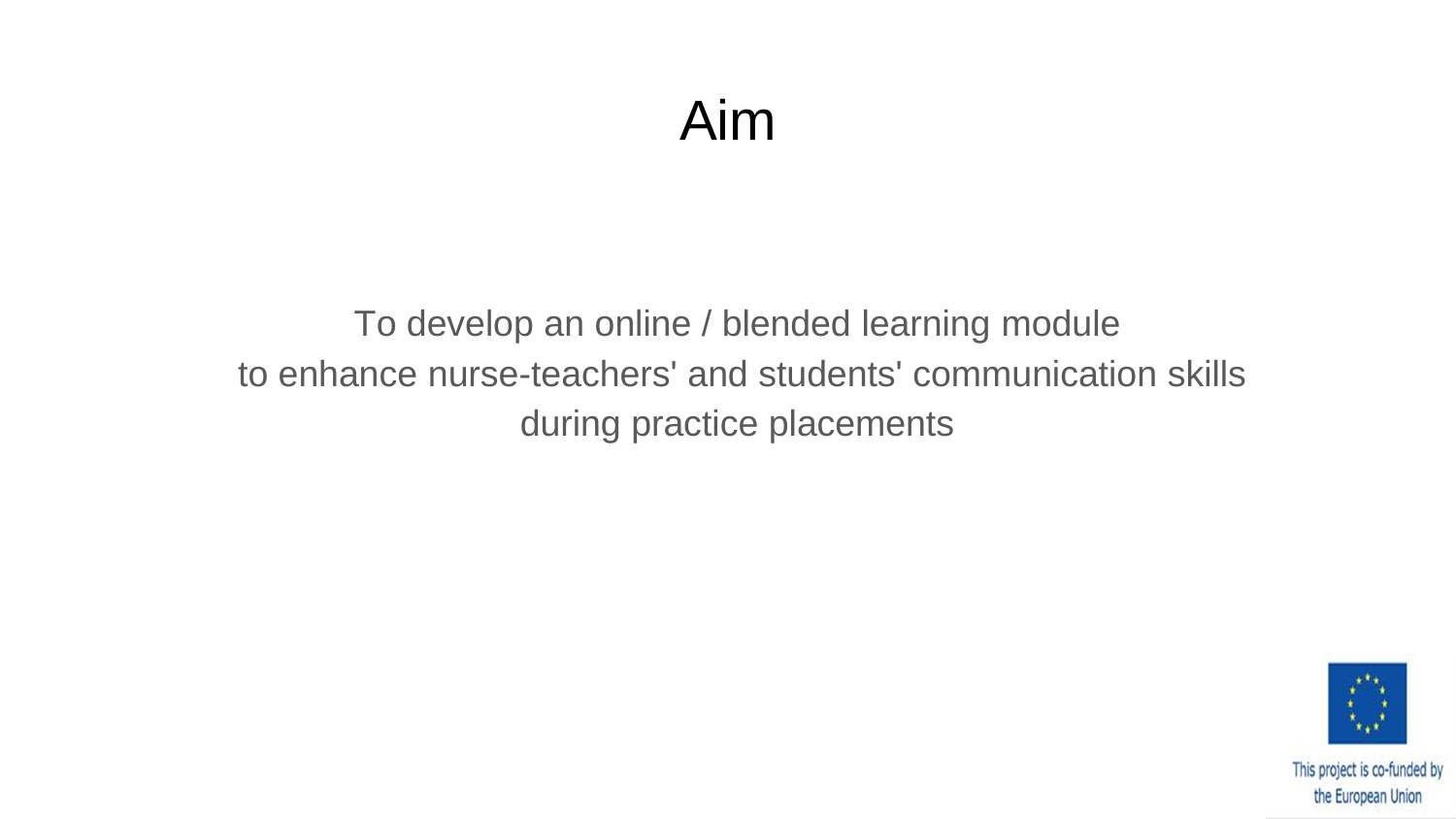### Project result: **On-line blended / learning module**

Four intellectual outputs (IO)

- IO1 Curriculum
- IO2 Learning materials
- IO3 Video scenarios
- IO4 Handbook



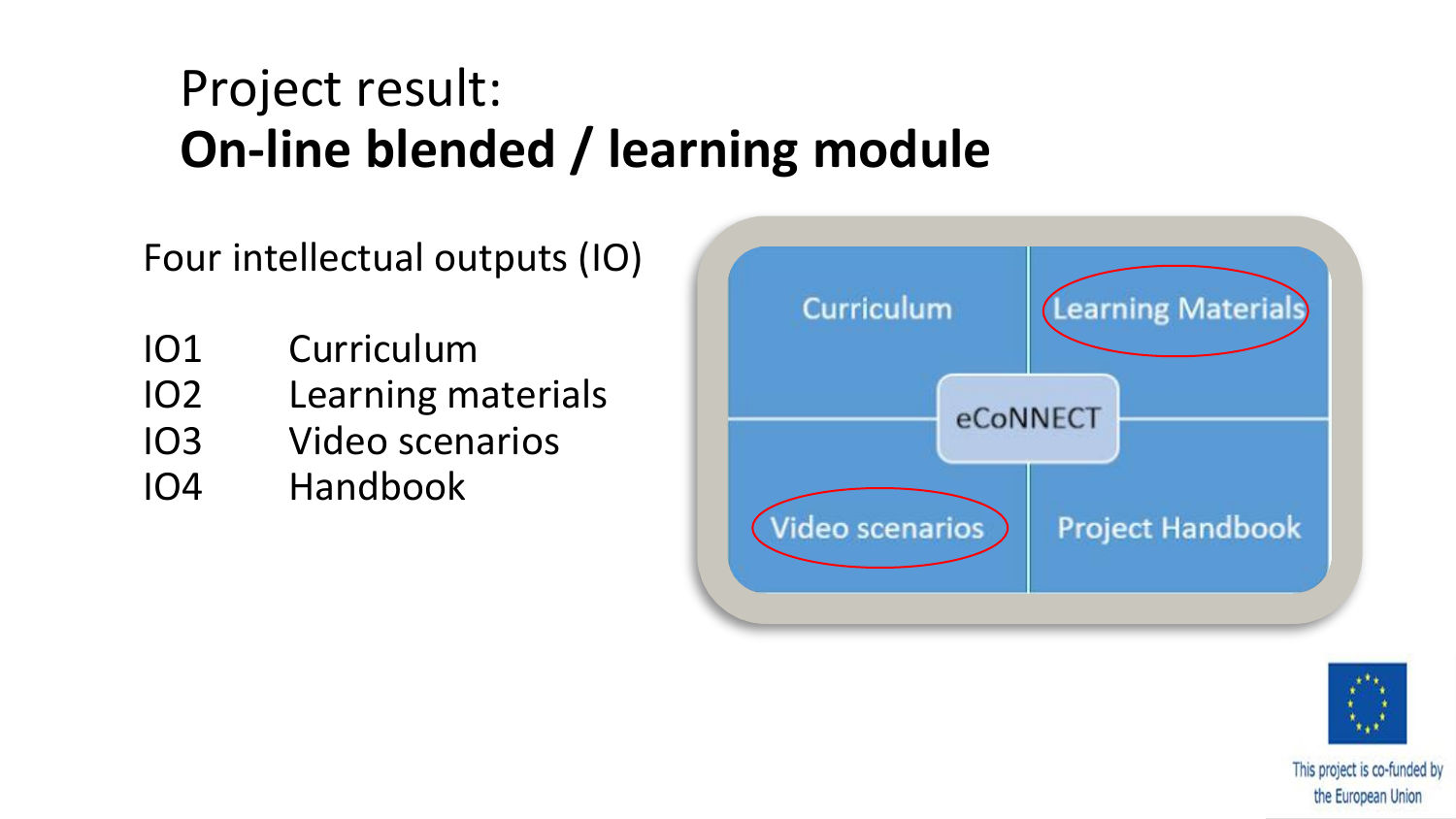#### IO3 Video scenarios

#### ◆ Development

#### ✔Experiences (of module testing)





the European Union

ECONNECT MULTIPLIER EVENT  $1$ <sup>-0</sup>This project is co-funded by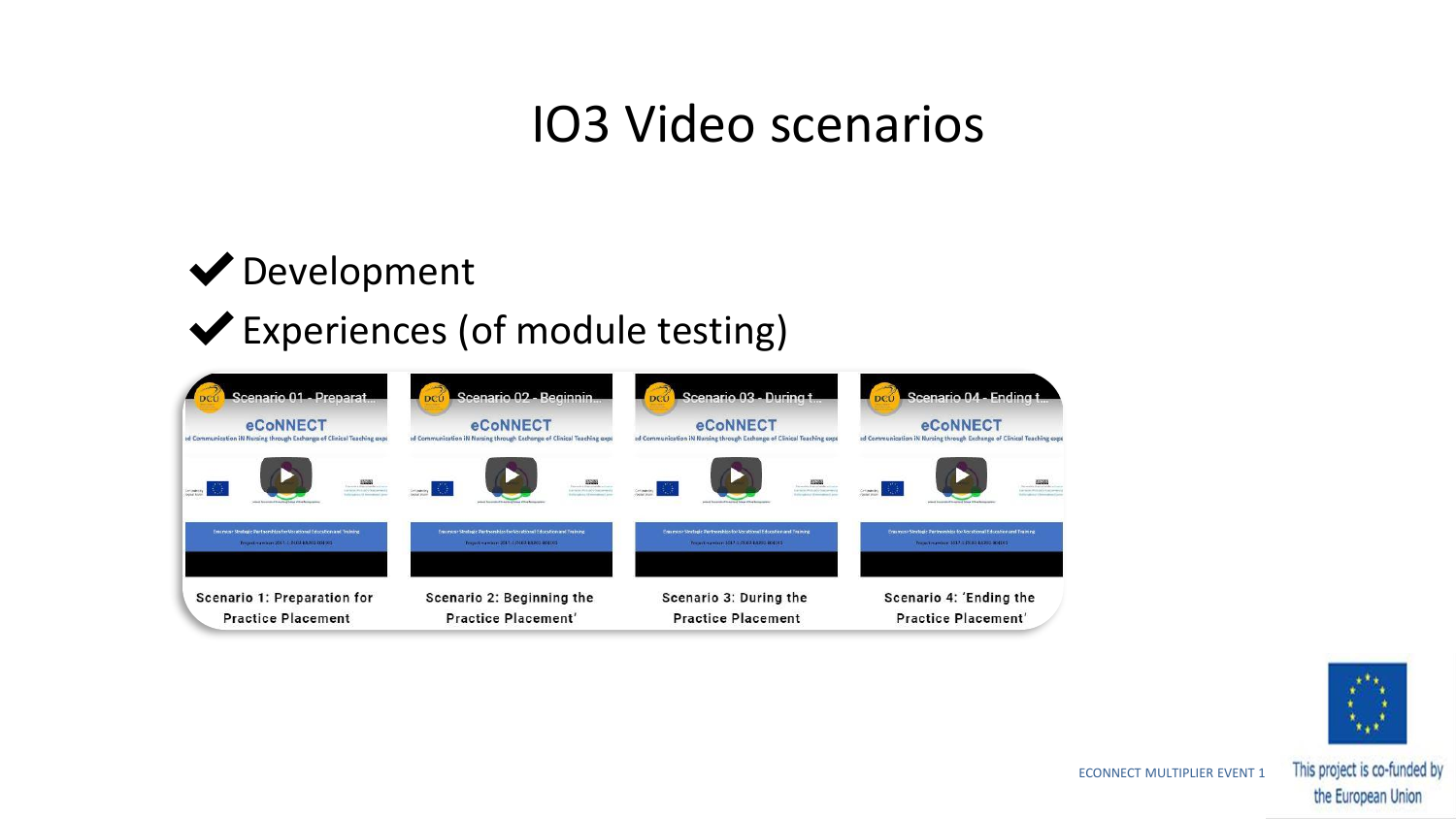### Use of Interactive Videos:

- To enhance cross-country learning and to foster engagement with course materials
- DCU team developed videos for this module. The process included scripting (agreement), working with professional actors, shooting and editing picture and sound
- **Not** exemplars of good communication practises

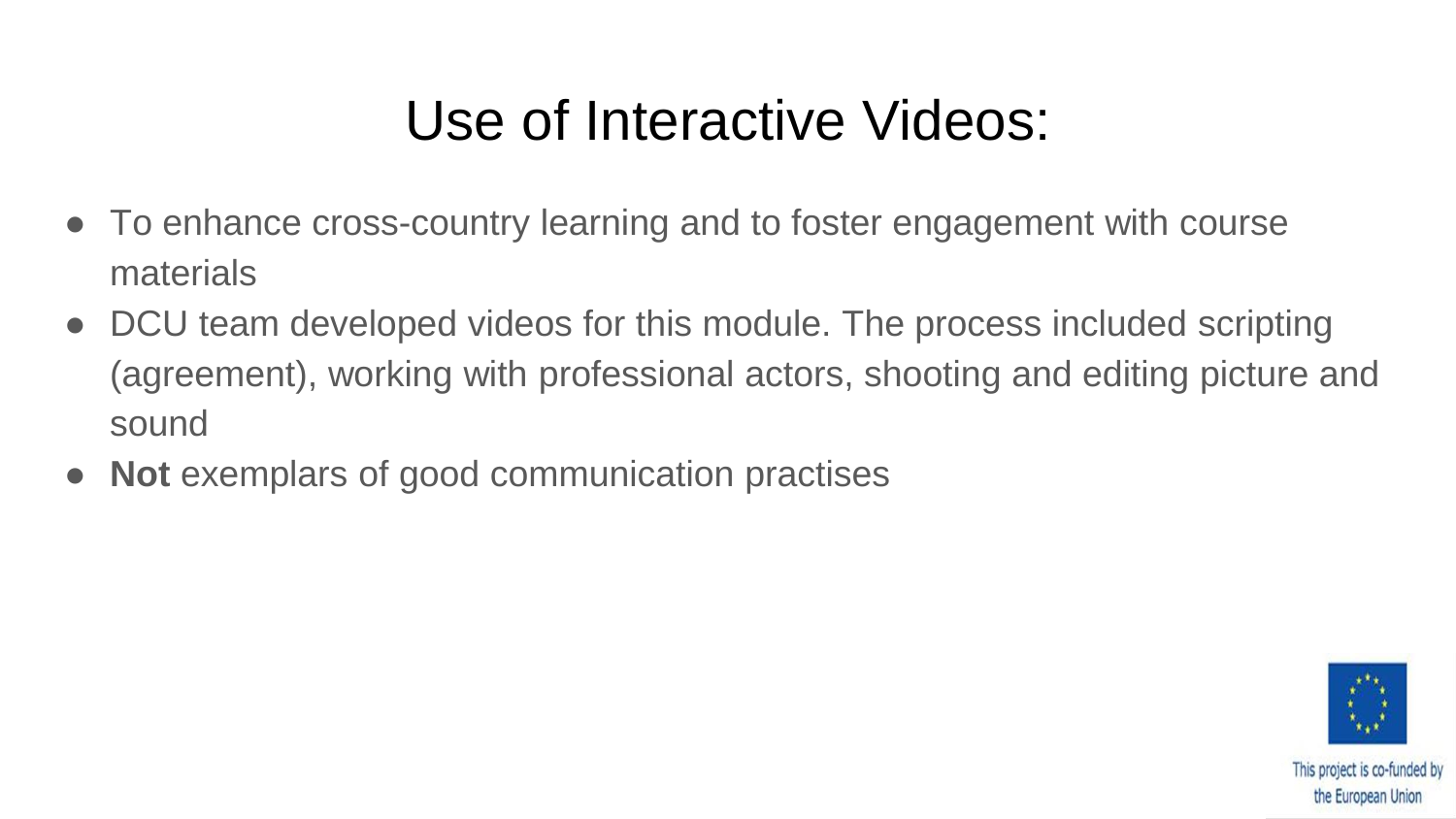### Making the videos

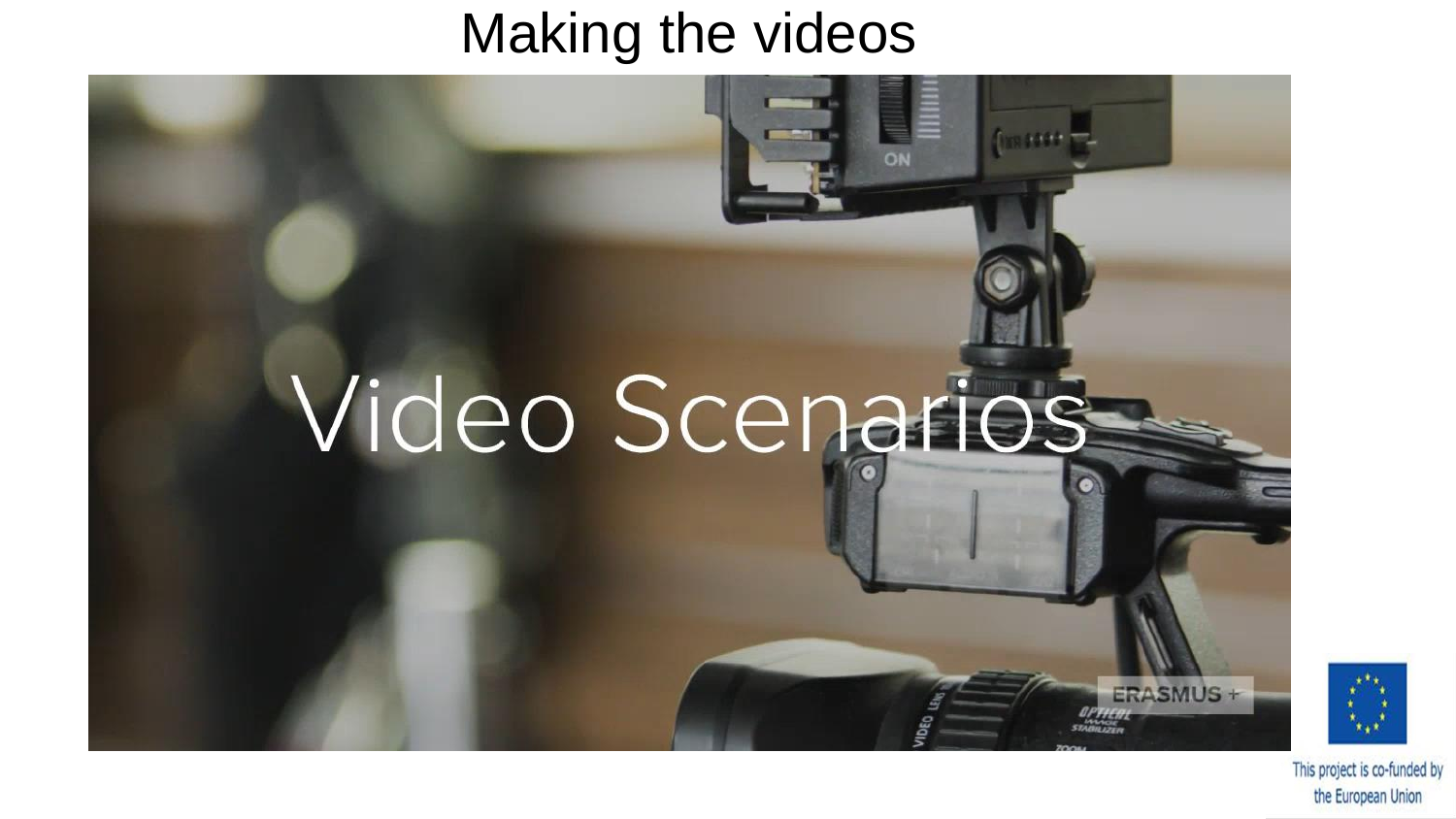#### Video Scenario 1: preparation for practice placement



#### enhanced Communication iN Nursing through Exchange of Clinical Teaching experiences

Ca-funded by the European Union





ments through the paper of Livea Thinking room must minerine & Amer



Erasmus+ Strategic Partnerships for Vocational Education and Training

Project number: 2017-1-DE02-KA202-004191-

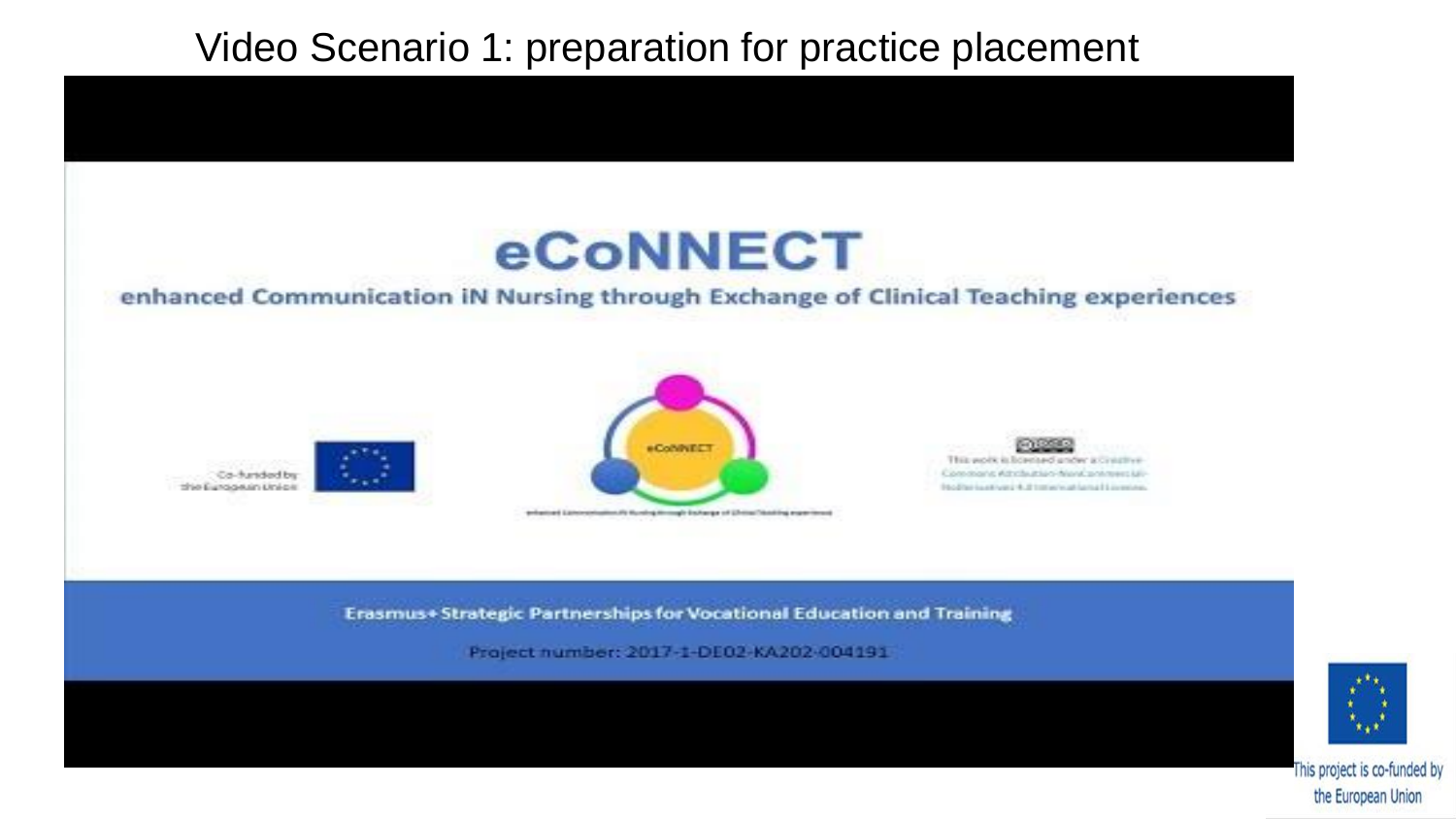### Pilot Phase

- 87 participants (at least 15 from each institution)
- Delivered through Loop
- 4 weeks;
	- Introduction to module
	- Introduction to the various nursing education contexts
	- Discussion of common communication issues in work-based learning
	- Viewing the initial video followed by discussion forum (Google translate)
	- Weekly webinars to present learning materials / discussion

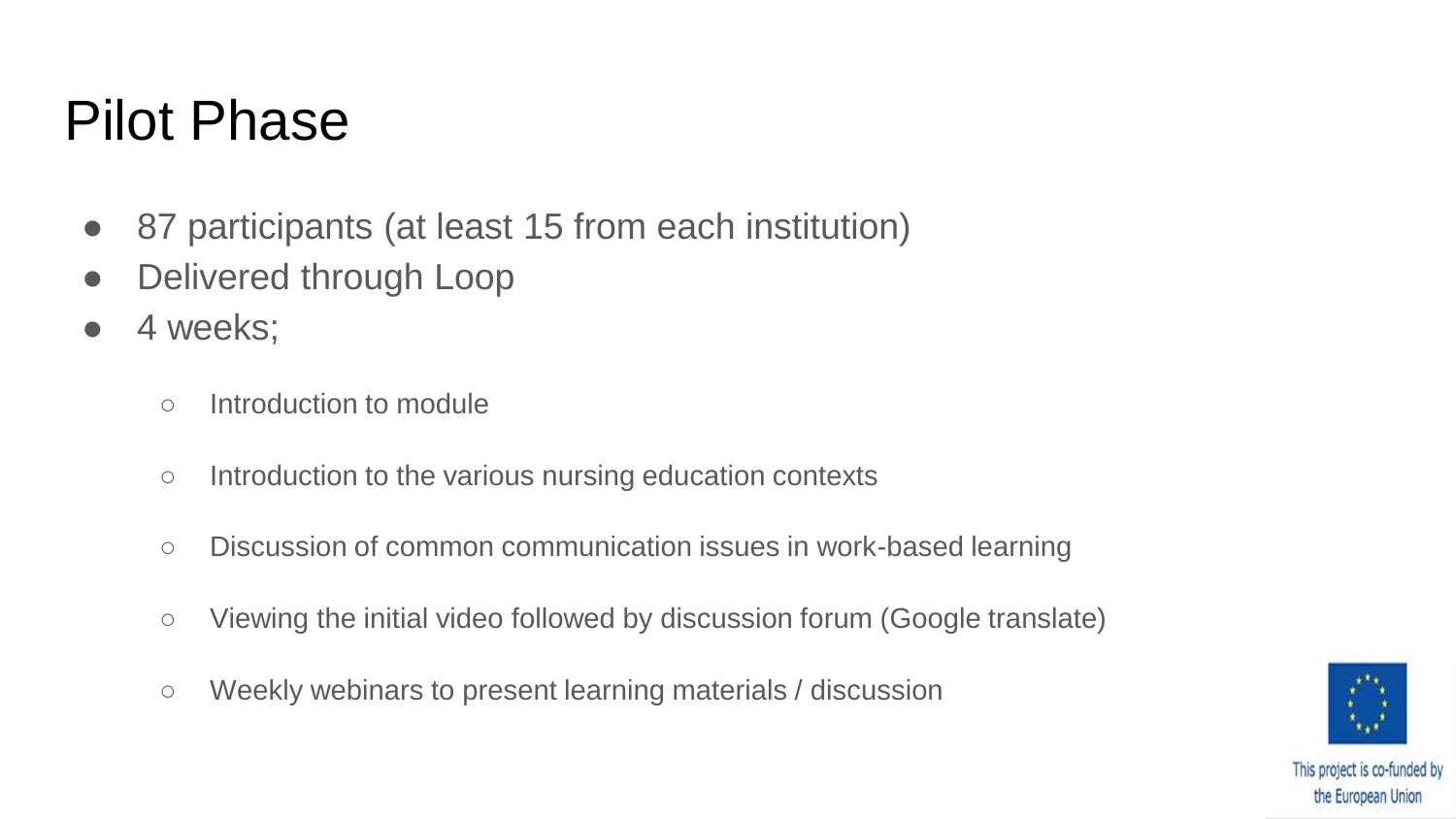### **Evaluation**

- Online survey (n- 55, 63.27%)
- 6 online group interviews (zoom) (n=34)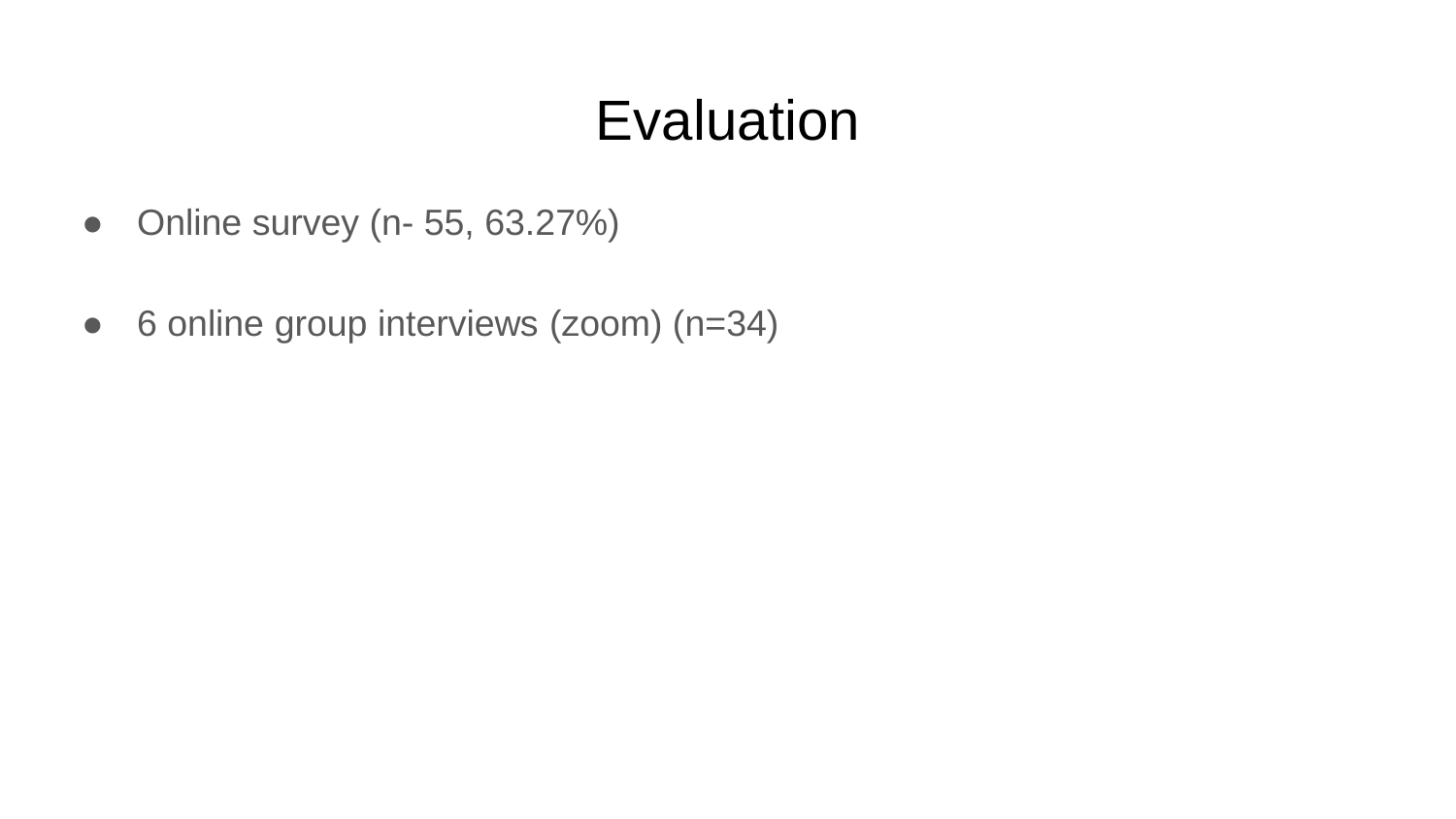

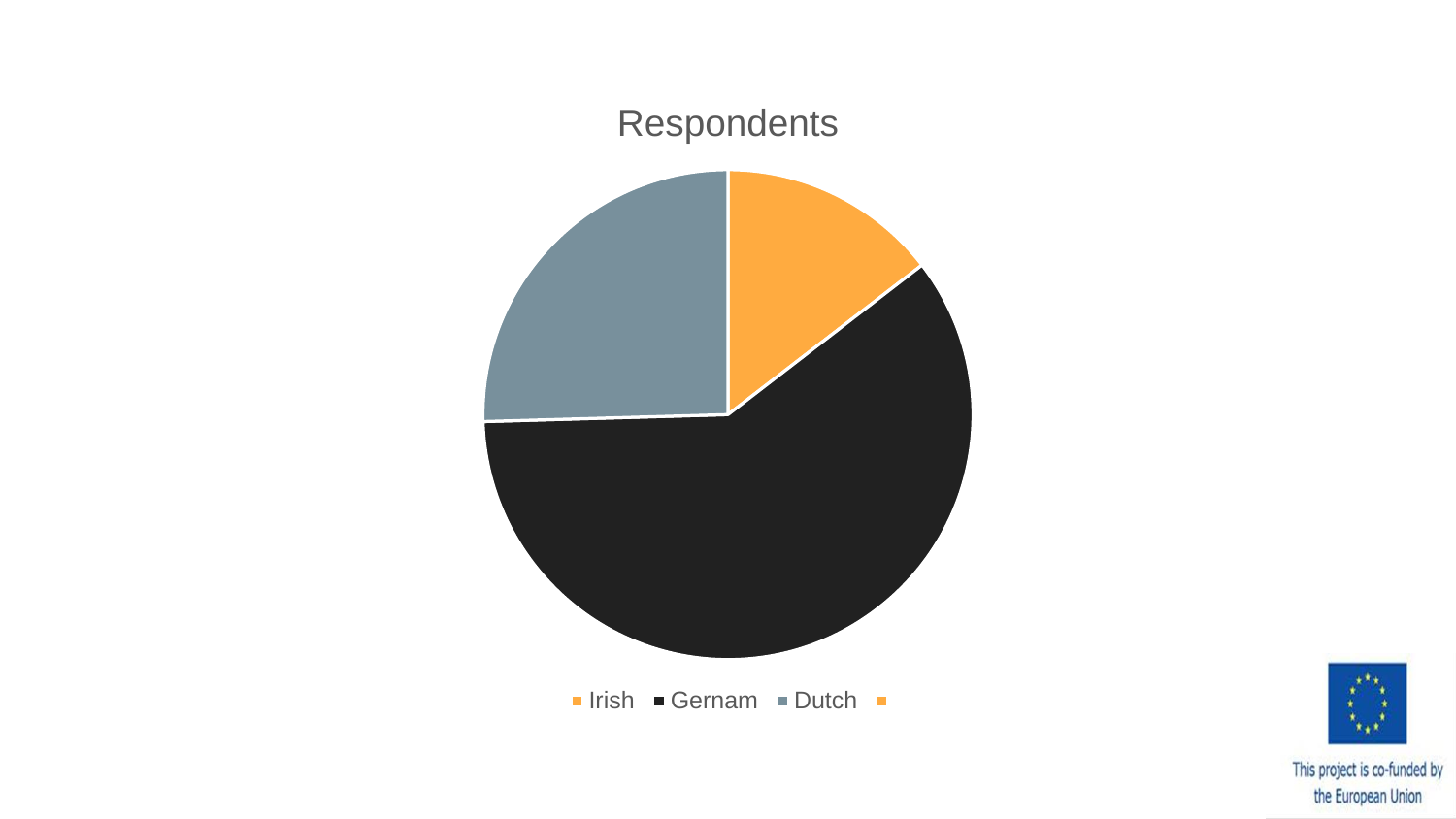### Role and Education System of Respondents



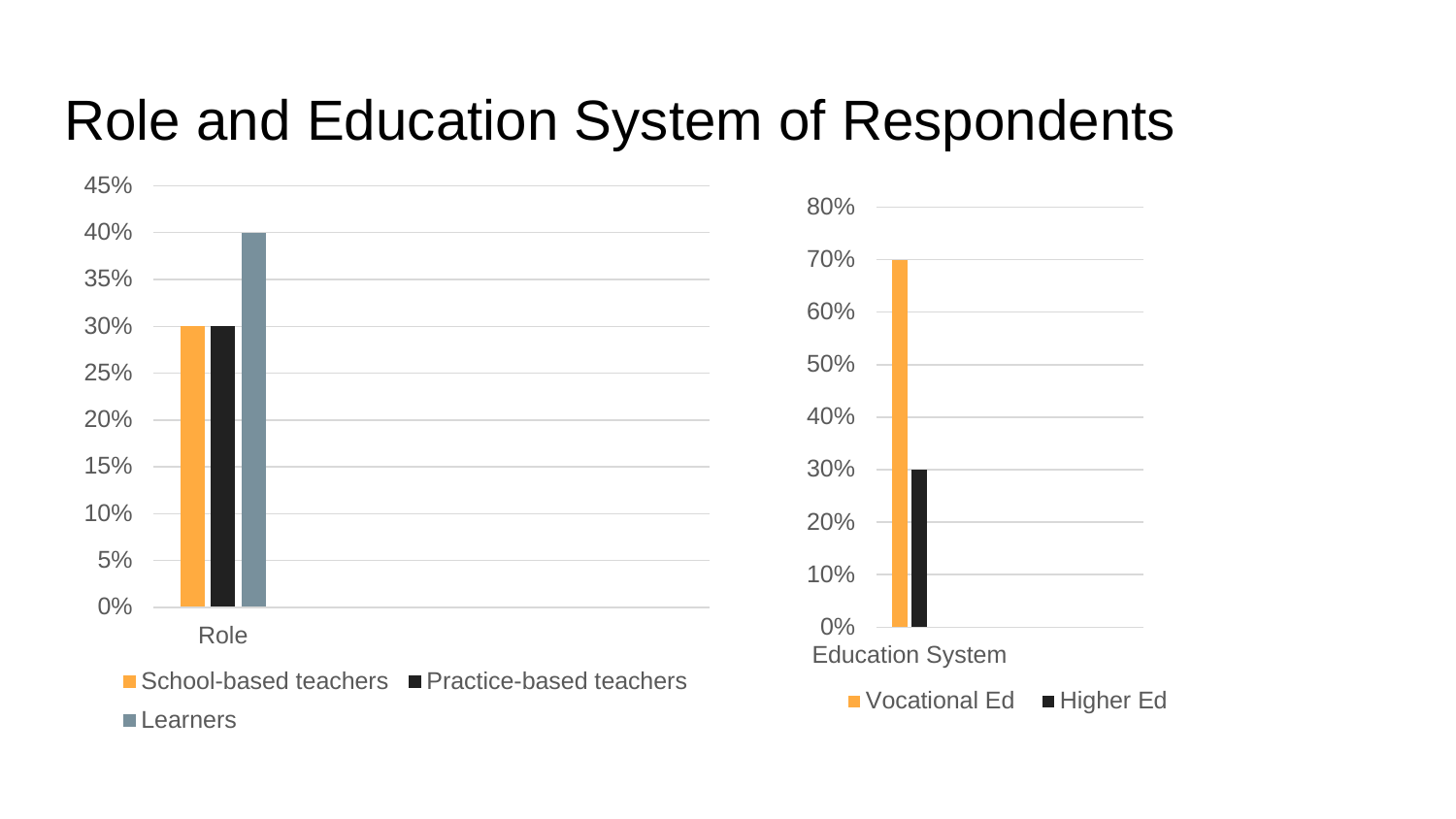## Responses: collaboration / cross-country learning

- Survey: 74% of module participants enjoyed learning with people from different professional backgrounds (answered either strongly agree or agree)
- 65.5% denied that they had 'made new friends' (disagree and strongly disagree)
- Interviews: more opportunities to interact with module participants, module leaders 'dominated' the webinars
- Survey: 83.6% of module participants have become more aware of the differences in nurse teaching and learning across countries
- Interviews: ' good to look beyond the horizon' vs 'nice to hear but not effective'

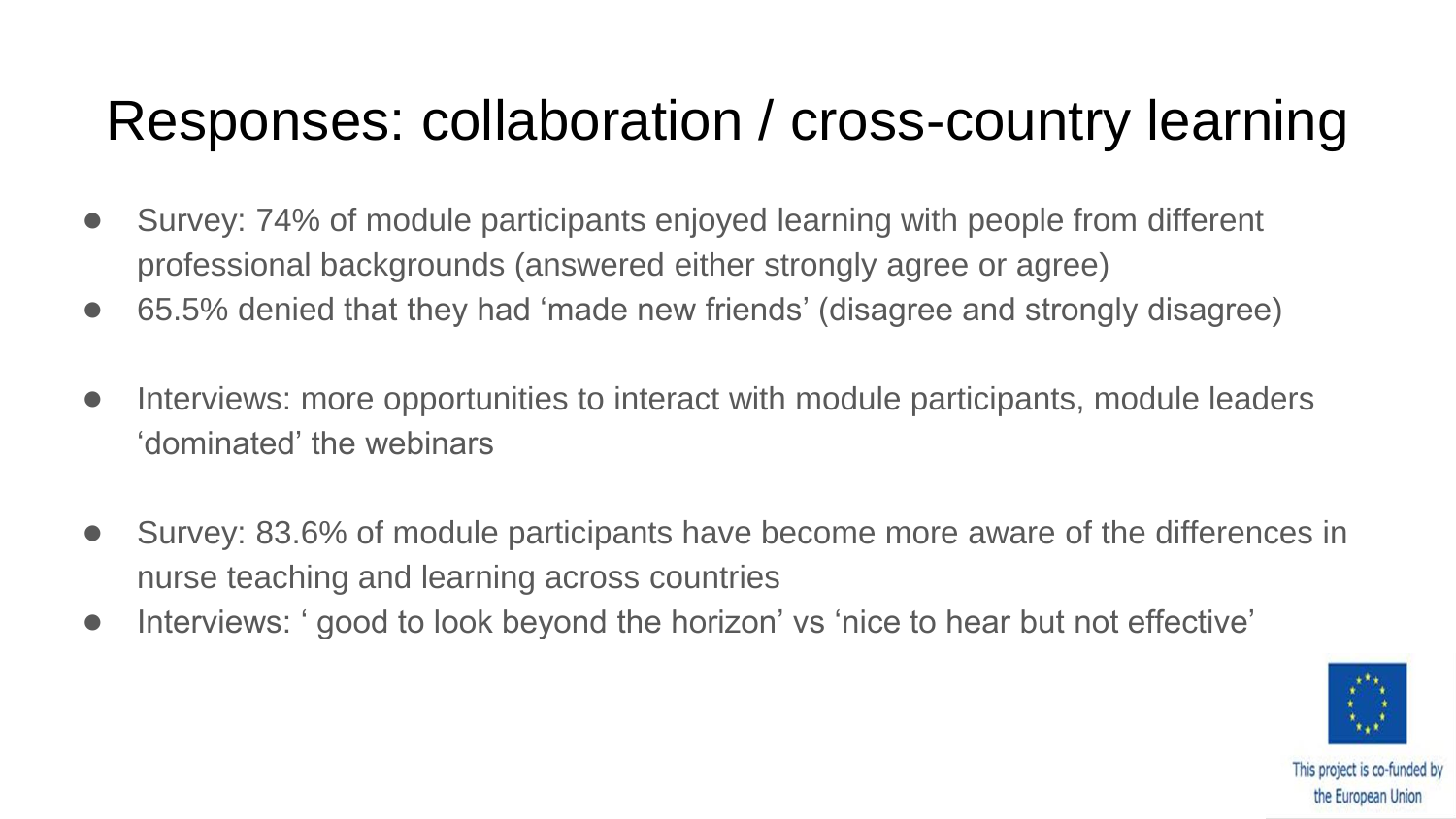# Video - Participant feedback



"I enjoyed the video"

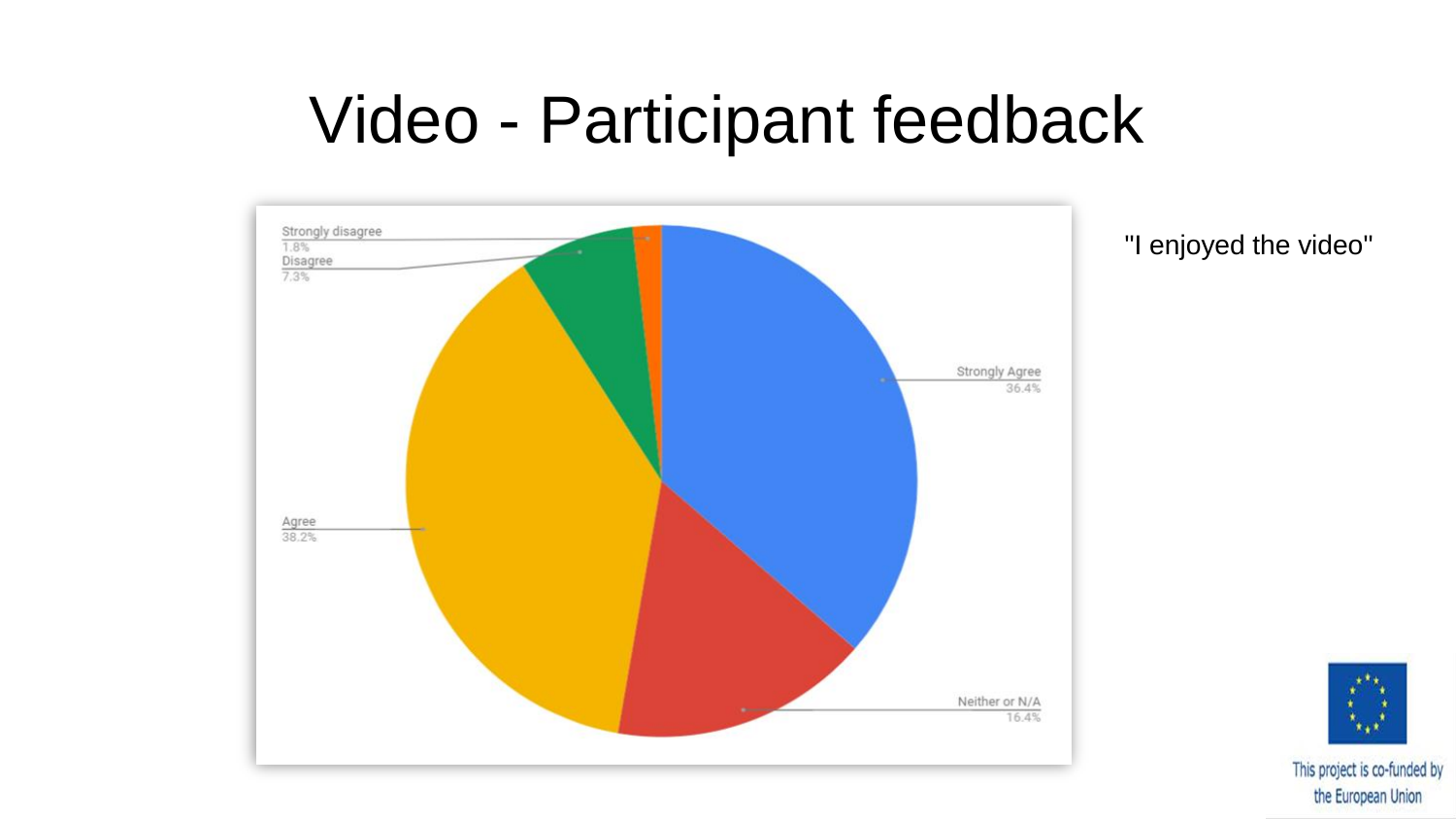#### Video - Participant feedback



"The video(s) reflected my practice placement experience"

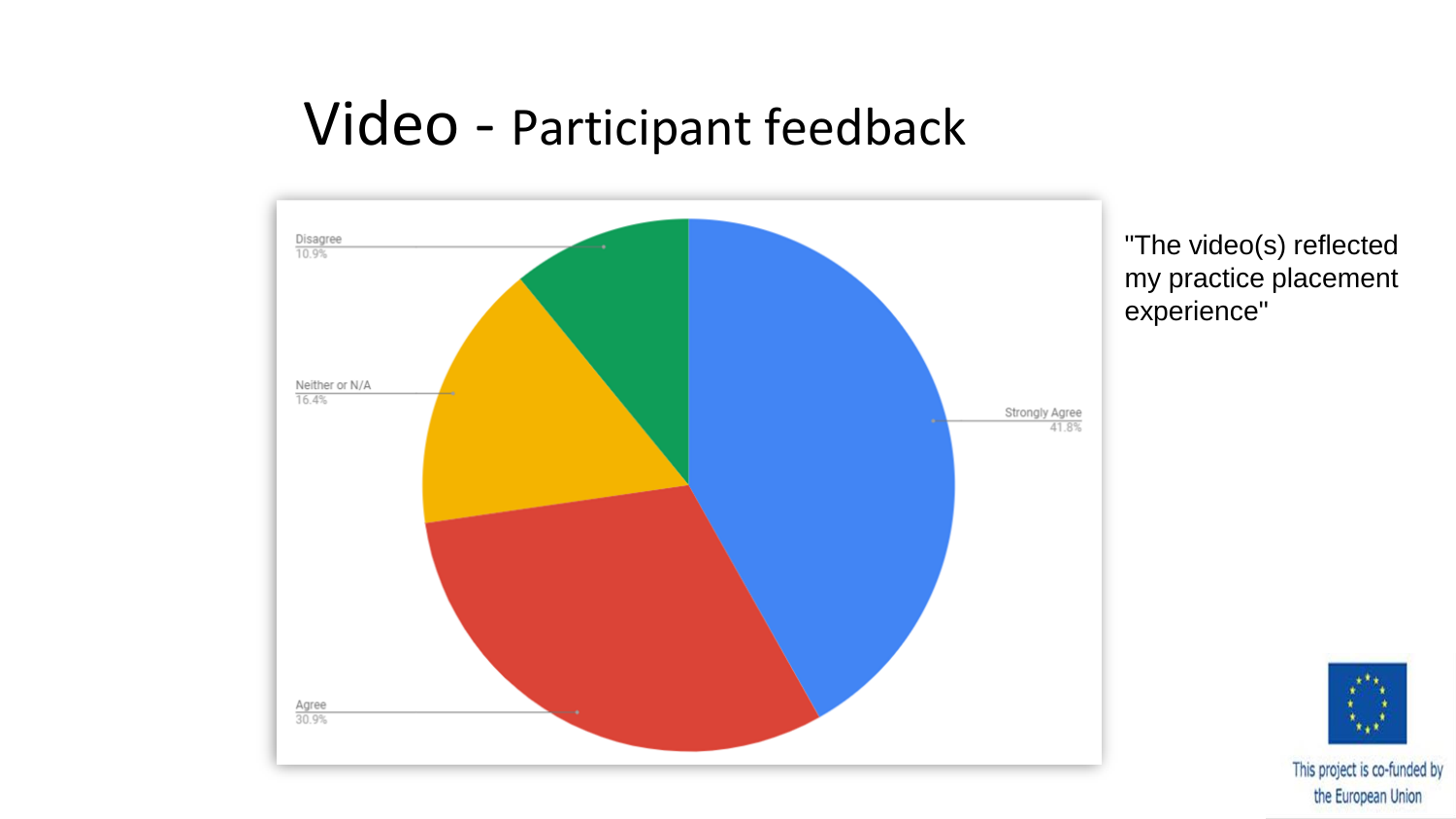#### Video - Participant feedback



"The video(s) made me think about my own communication experiences during practice placements"